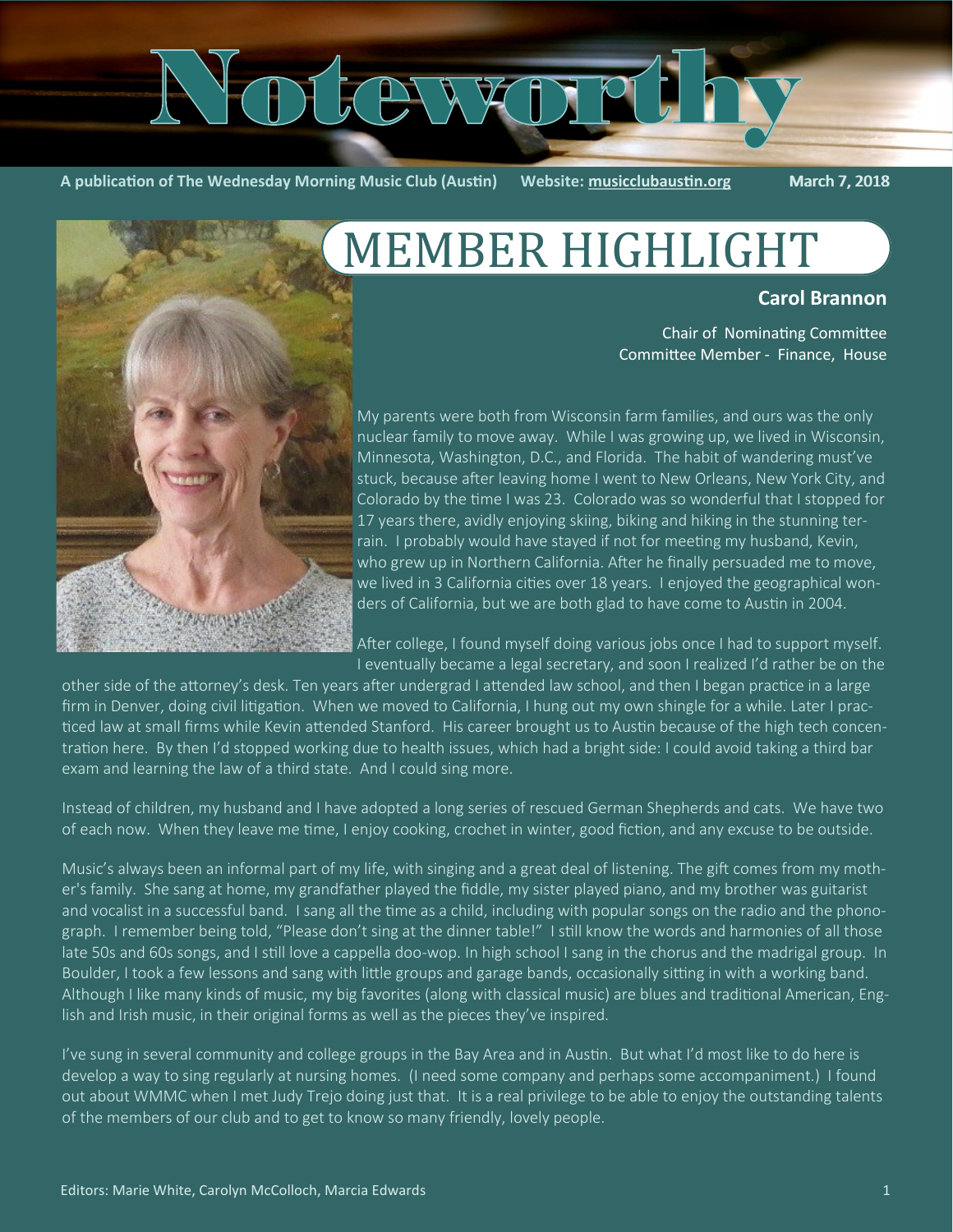# President's Message

# Janie Keys

Many thanks to Maxine Gomes for hosting the new member orientation. Assisting Maxine in welcoming new members were Carolyn McColloch, Carol Koock, and your president. The new members attending were Linda Tietz, Gail Findlay, Estelle Singer, Don Singer, Sidney South, Elise Ragland, David Hammond, and Gregory Eaton. Welcome also to Gay Bullard who was unable to attend.

*Roots.* WMMC is a local club that is part of a national organization, NFMC, which had its beginnings in Chicago, Illinois in 1893. We are also part of a state organization, TFMC, which had its beginnings in Brownwood, Texas, in 1915. Our club's beginning occurred on Wednesday morning, January 24, 1923, in the home of Minnie Sneed Wilcox.

You can read more history of WMMC on page 5 of the yearbook. Midway down that page, it states that in 1935, our club backed the movement to establish a music department at the University of Texas. A personal account of that was related to me by Natalie Morgan: In 1935, Marian Taylor (a former president serving from 1948 - 1950) was part of a committee which planned on making an appearance before the Board of Regents at UT to lobby for establishing a department of music. Marian found out that the other committee members couldn't go. She had to face the daunting task of talking to the Board of Regents by herself. She was obviously successful!

*Surprise!* About that song at the end of the program last Wednesday: "Happy Birthday To You" is the most recognizable song in the English language according to Guinness World Records. The origins of the song date back to the late 19th century, when two sisters, Patty and Mildred J. Hill (a pianist and composer), introduced the song "Good Morning to All" to Patty's kindergarten class in Kentucky. They published the tune in their songbook, *Song Stories For The Kindergarten*. The American copyright status of the "Happy Birthday To You" began to draw attention in 1998 and was contested until 2016 when a federal court finally declared it to be in the public domain. Thank you all for the song.

At our next meeting we can look forward to the program dedicated to piano. For a preview, go to [http://www.kmfa.org/](http://www.kmfa.org/events) [events](http://www.kmfa.org/events) (choose classical live). For an updated program, check our website, [www.musicclubaustin.org](http://www.musicclubaustin.org/) before the meeting.

Email from one of the winners of the March 15, 2017 Bonnie Cummins Fielder Grant contest, Sydney Anderson to WMMC

I wanted to, ..thank the Wednesday Morning Music Club for the award last year. I have been meaning to write to you to keep in touch regarding my successes since singing in Austin last year. With the award money, I bought a plane ticket to Germany and sang for a number of conductors in Berlin, Düsseldorf, and then Vienna. The feedback was very positive, and I plan to relocate to Germany next fall to do auditions there! None of this would have been possible without your organization's grant money.

If anyone from the group would like to keep up with what I'm doing professionally, my website is [www.sydneyandersonsoprano.com](http://www.sydneyandersonsoprano.com)

## Thought of the Day

"He peopled it with human beings, and that was the Eternal Drama;

Then He breathed through every living thing something of God, inspiring us, and all who listened understood— That was Music."

Agnes Bishop Jardine, President NFMC, 1933-1937

## HELP WANTED:

The Continental Retirement Community, 4604 South Lamar, is looking for a pianist Sunday afternoons at 4 PM to play mainly hymns for group singing. Please call Candy Ratcliffe (512) 367-8263 if you are interested.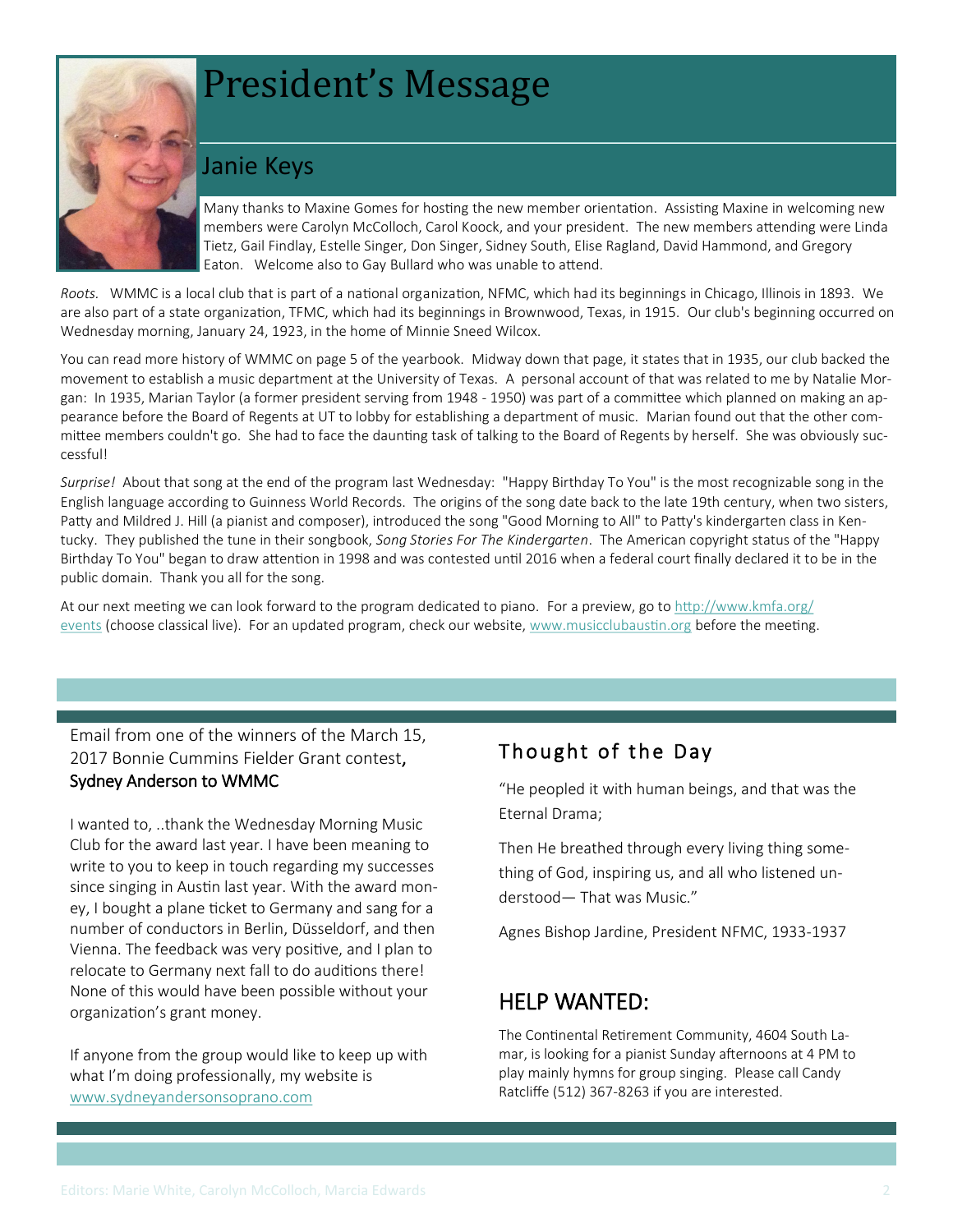# ABOUT OUR PERFORMERS

#### Brian Grothues, piano

Brian is a pianist and teacher in Austin, Texas with over 35 students. He pursued music at the University of North Texas in Denton earning his Bachelor's degree Cum Laude. In 2008, Brian completed the Master's Degree in Piano Literature and Pedagogy from the University of Texas under the guidance of celebrated pianists Gregory Allen and Sophia Gilmson. He has studied piano and music history in Vienna, Austria as a member of the IES study abroad program. Brian has collaborated with a multitude of instrumentalists and vocalists in concert, and he plays in a Queen tribute band called Magnifico.

#### Yulia Klueva Hanna, piano

Classically trained since the age of 4 in Soviet Ukraine, Yulia went to the Music Academy in Donetsk, Ukraine and later to the Moscow Conservatory. She studied with Popova and decided to dedicate her career to teaching. Yulia is currently a piano teacher for college prep level students, a mom of her third daughter, a dedicated pianist/accompanist and a manager director at Russian Overtones, Academy of Music and Arts.

#### Phyllis Noonan, piano

Phyllis received her Bachelor's degree from the University of Texas. Phyllis has been performing here in Austin for almost 30 years. She has accompanied singers and instrumentalists in secular and religious programs and weddings for many years. Organ is the second instrument she has experience in, having played at 5 different churches over the years. She also taught private piano lessons for 30 years.

#### Kay Race, piano

Katherine was born and raised in Chicago. While in Chicago she was a pianist at the American Conservatory of Music. She met her husband right after he finished serving his  $4^{th}$  year in the  $2^{nd}$  World War. They met at the University of Colorado where Kay was a freshman. They both practiced the piano constantly and when not playing music enjoyed hiking in the mountains. After their marriage in 1949 they continued their musical lives together until Kay's husband died in 1999. Kay still practices and enjoys musical activities. She lives in Austin at a retirement home.

#### Timothy Woolsey, piano

Timothy Woolsey is Professor of Piano Emeritus at Texas State University where he taught from 1975-2010. He still teaches privately at home and taught adjunct at the University of Texas in 2015-2016. He holds the Doctor of Musical Arts degree from UT Austin where he studied with John Perry.